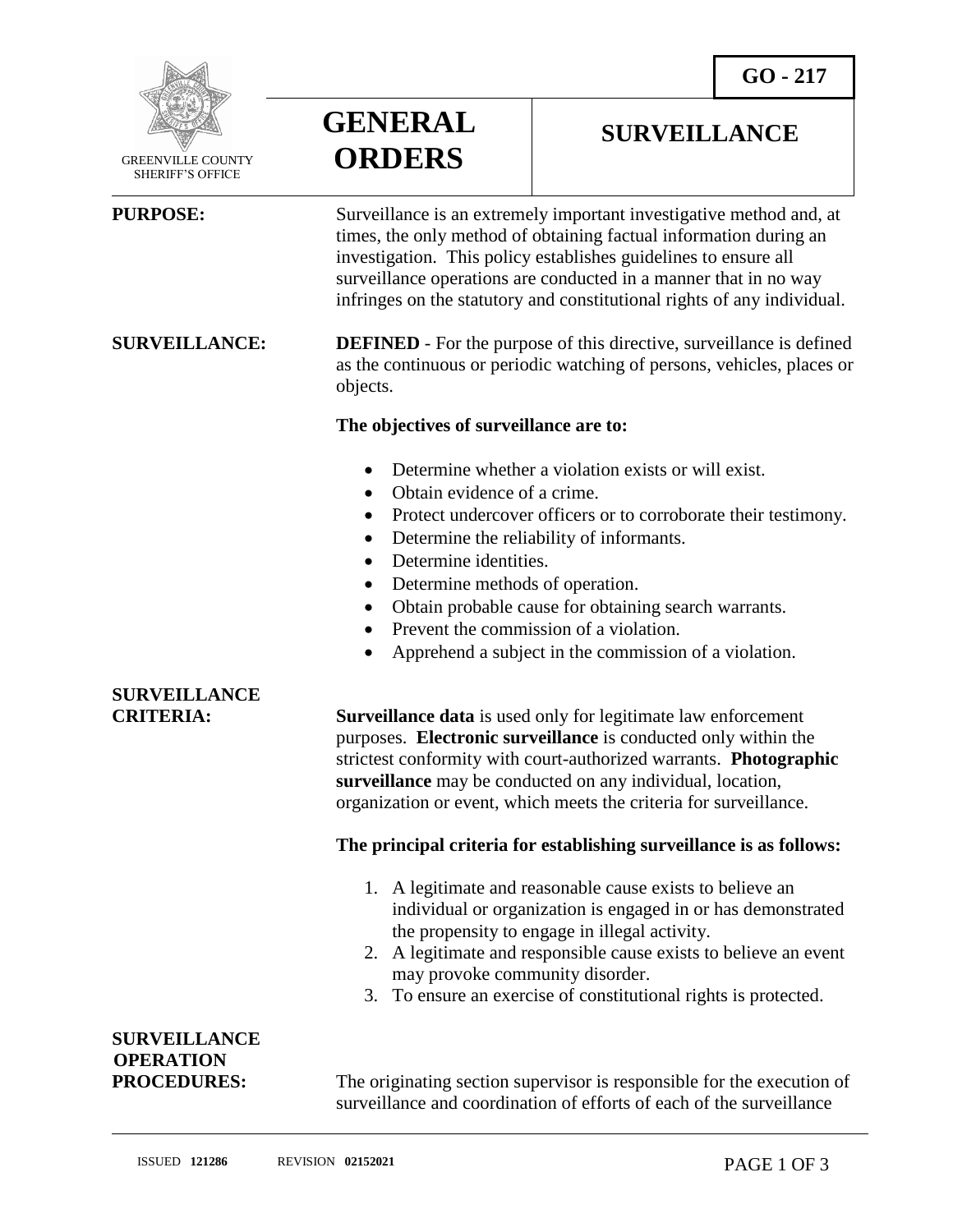j

deputies. Prior to operation initiation, particularly long-term surveillance, the supervisor in charge of the operation is to ensure deputies involved are knowledgeable of the scope and extent of the offenses, and of the type of victims associated with the target of surveillance. Knowledge of these activities prepares deputies for the surveillance.

**Information is to be gathered concerning the premises, suspects and vehicles involved.** This information is evaluated and distributed to participating personnel. A physical reconnaissance is to be made to study the area where the surveillance will take place to identify vantage points suitable for the deputies. Similarly, traffic conditions are to be observed, and participants are to become familiar with the names and locations of streets in the area.

**The surveillance supervisor is responsible for selecting the hours or period of surveillance.** The number of personnel available and the circumstances of the suspected violation affect his decision. When a number of deputies are involved in a operation, a plan specifying procedures for observation, arrest, and following the subject is be prepared by the surveillance supervisor. Additionally, the supervisor is to plan for providing suitable relief for the deputies involved in the operation and determine if deputies are eligible for expense funds.

**The surveillance supervisor is responsible for selecting the type of surveillance equipment necessary for the operation.** This will depend upon the nature and extent of the surveillance equipment available. When equipment is selected, each piece is to be examined or tested to ensure it is in satisfactory operating condition.

**All surveillance deputies are to have ready access to radio communications.** It is the responsibility of the surveillance supervisor to select one (1) primary radio frequency to be used during the course of the operation and to inform participants of any change in frequency.

**Vehicles used during surveillance operations are to be inconspicuous.** Surveillance vehicles should fit the setting in which they are to be used.

# **ELECTRONIC SURVEILLANCE**

**EQUIPMENT:** The following outlines requirements for the storage, maintenance, and use of Sheriff's Office electronic surveillance equipment.